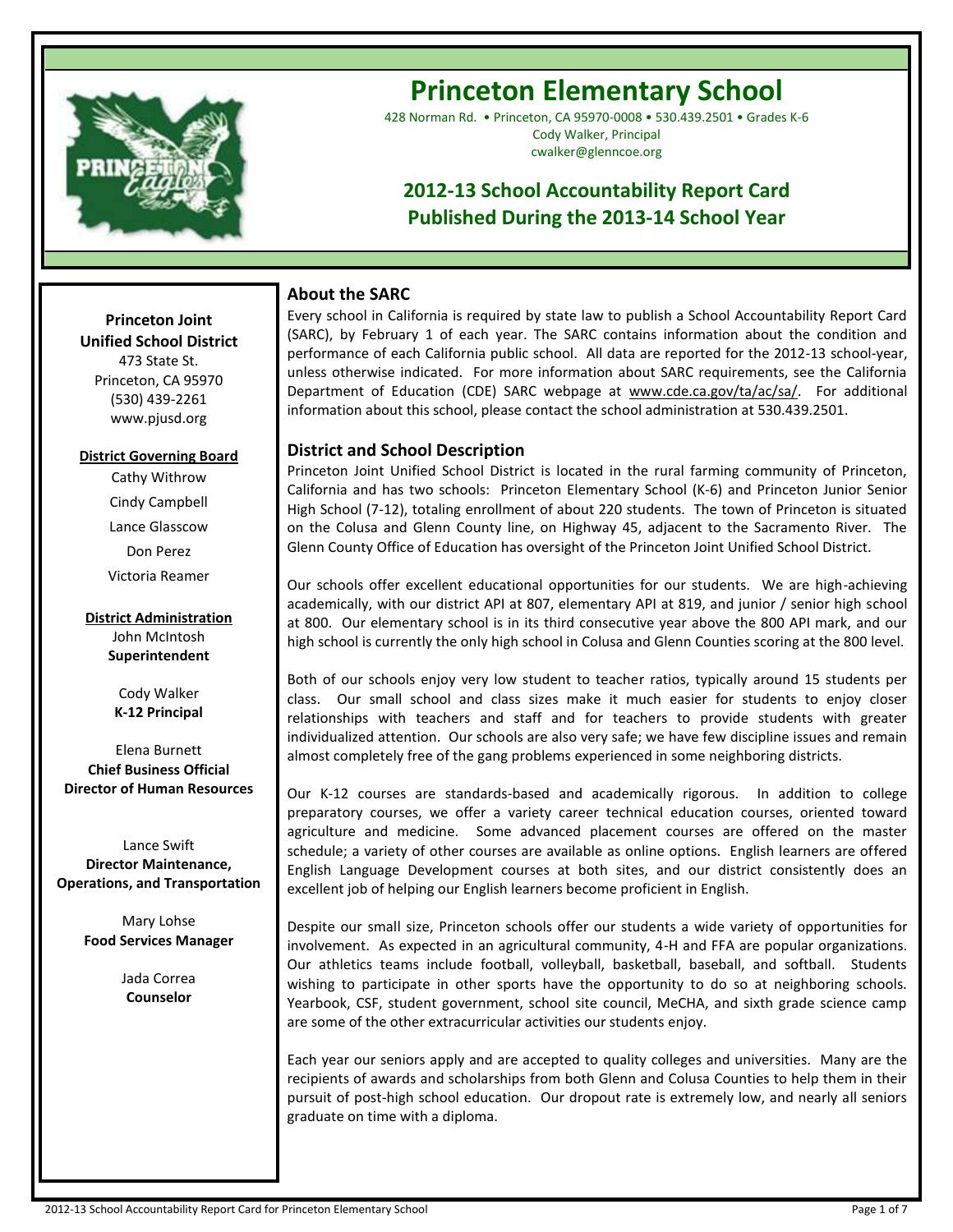A significant number of Princeton's students have chosen to transfer from their district of residence and attend Princeton as interdistrict transfer students. We welcome interdistrict transfers and have seen very positive results for many of our transfer students. If you should have interest in your students becoming Princeton Eagles, please contact our school offices.

Both of our schools look forward to the new opportunities presented by the transition to Common Core State Standards. We believe that we will be able to help our students become even better prepared for their lives in school and beyond.

#### Mission Statement

To provide our students with the academic, social and emotional skills needed of pre-adolescent children so that they may be better prepared to meet the challenges of middle school, high school and beyond.

### **Opportunities for Parental Involvement**

Parents are encouraged to become involved in the school by volunteering in the classroom, participating in a decision-making group, or simply attending school events. Parents can stay informed on upcoming events and school activities through the school web site, the school marquee, and flyers. Contact the school secretaries at (530) 439-2501 for more information on how to become involved in your child's school.

Opportunities to be Involved:

School Site Council Classroom Helper Chaperone Fundraising Committees CPM

Focus Groups Winter Program Fall Pumpkin Carnival Migrant Parent Advisory Committee School Activities

Back to School Night Open House Class Community Project Activities Field trips

| <b>Student Enrollment by Grade Level</b> |                           |  |  |  |
|------------------------------------------|---------------------------|--|--|--|
| <b>Grade Level</b>                       | <b>Number of Students</b> |  |  |  |
| Kinder.                                  | 4                         |  |  |  |
| Gr. 1                                    | 15                        |  |  |  |
| Gr. 2                                    | 10                        |  |  |  |
| Gr. 3                                    | 13                        |  |  |  |
| Gr. 4                                    | 11                        |  |  |  |
| Gr. 5                                    | 17                        |  |  |  |
| Gr. 6                                    | 14                        |  |  |  |
| <b>Total</b>                             | 84                        |  |  |  |

| <b>Student Enrollment by Group</b>     |                                    |  |  |  |
|----------------------------------------|------------------------------------|--|--|--|
| Group                                  | <b>Percent of Total Enrollment</b> |  |  |  |
| <b>Black or African American</b>       | 0.0                                |  |  |  |
| American Indian or Alaska Native       | 1.2                                |  |  |  |
| Asian                                  | 0.0                                |  |  |  |
| <b>Filipino</b>                        | 0.0                                |  |  |  |
| <b>Hispanic or Latino</b>              | 64.3                               |  |  |  |
| Native Hawaiian/Pacific Islander       | 0.0                                |  |  |  |
| White                                  | 34.5                               |  |  |  |
| <b>Two or More Races</b>               | 0.0                                |  |  |  |
| <b>Socioeconomically Disadvantaged</b> | 81.0                               |  |  |  |
| <b>English Learners</b>                | 42.9                               |  |  |  |
| <b>Students with Disabilities</b>      | 3.6                                |  |  |  |

| $1.1.01$ and $0.000$ only and only only only another and $0.01$                        |    |                           |    |                              |              |    |           |          |    |          |    |    |
|----------------------------------------------------------------------------------------|----|---------------------------|----|------------------------------|--------------|----|-----------|----------|----|----------|----|----|
|                                                                                        |    |                           |    | <b>Number of Classrooms*</b> |              |    |           |          |    |          |    |    |
|                                                                                        |    | <b>Average Class Size</b> |    |                              | $1 - 20$     |    | $21 - 32$ |          |    | $33+$    |    |    |
| Year                                                                                   | 11 | 12                        | 13 | 11                           | 12           | 13 | 11        | 12       | 13 | 11       | 12 | 13 |
| Kinder.                                                                                | 12 | 19                        | 4  | 1                            | 1            | 1  | 0         | 0        |    | 0        | 0  |    |
| Gr. 1                                                                                  |    |                           | 8  |                              |              | 2  |           |          |    |          |    |    |
| Gr. 2                                                                                  | 23 | 18                        | 10 | 0                            | 1            | 1  | 1         | 0        |    | 0        | 0  |    |
| Gr. 3                                                                                  | 21 | 18                        | 7  | 1                            | 1            | 2  | $\Omega$  | 0        |    | 0        | 0  |    |
| Gr. 4                                                                                  |    |                           | 11 |                              |              | 1  |           |          |    |          |    |    |
| Gr. 5                                                                                  | 22 | 22                        | 9  | 1                            | 1            | 2  | $\Omega$  | $\Omega$ |    | $\Omega$ | 0  |    |
| Gr. 6                                                                                  | 24 | 22                        | 14 | 0                            | $\mathbf{1}$ | 1  | 1         | 0        |    | 0        | 0  |    |
| $\ast$<br>Number of classes indicates how many classrooms fall into each size category |    |                           |    |                              |              |    |           |          |    |          |    |    |

**Average Class Size and Class Size Distribution**

\* Number of classes indicates how many classrooms fall into each size category (a range of total students per classroom). At the secondary school level, this information is reported by subject area, English, Math, Science and Social Science (SS), rather than grade level.

| <b>Suspensions and Expulsions</b> |                                     |           |           |  |  |  |
|-----------------------------------|-------------------------------------|-----------|-----------|--|--|--|
| <b>School</b>                     | $11 - 12$<br>$10 - 11$<br>$12 - 13$ |           |           |  |  |  |
| <b>Suspensions Rate</b>           | 0.0                                 | 0.0       | 7.1       |  |  |  |
| <b>Expulsions Rate</b>            | 0.0                                 | 0.0       | 0.0       |  |  |  |
| <b>District</b>                   | $10 - 11$                           | $11 - 12$ | $12 - 13$ |  |  |  |
| <b>Suspensions Rate</b>           | 4.3                                 | 2.7       | 9.0       |  |  |  |
| <b>Expulsions Rate</b>            | 0.0                                 | 0.0       | 1.0       |  |  |  |

The rate of suspensions and expulsions is calculated by dividing the total number of incidents by the total enrollment (and multiplying by 100).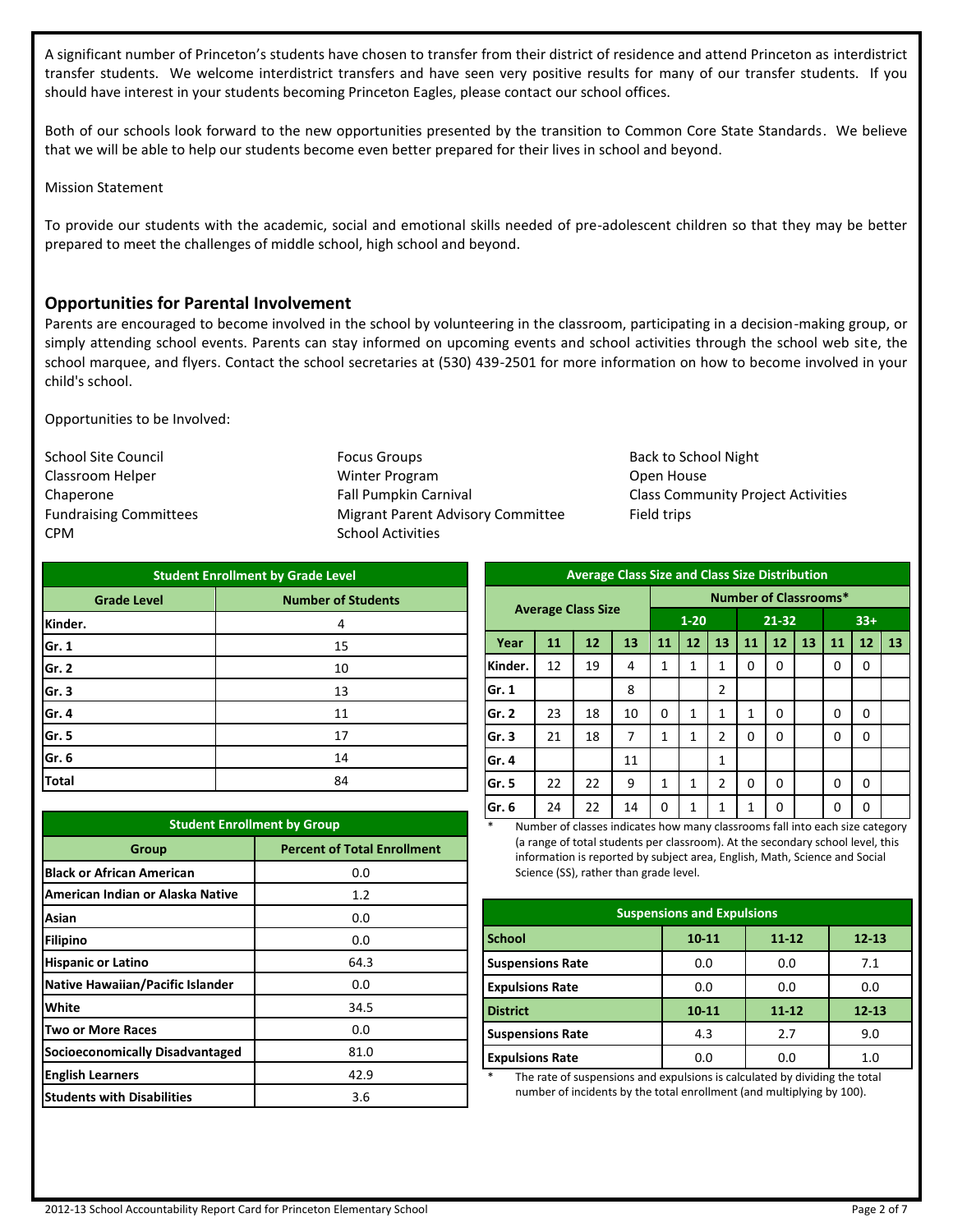#### **School Safety Plan**

This section provides information about the school's comprehensive safety plan, including the dates on which the safety plan was last reviewed, updated, and discussed with faculty; as well as a brief description of the key elements of the plan.

The School Safety Plan is reviewed, updated, and discussed with school faculty annually. The plan establishes and defines procedures/guidelines for the safe and orderly response to earthquakes, fires, floods, intruders, and other emergency disasters. It outlines the protocol for teachers and staff, including the use of telephone trees. The Safety Plan also contains the numbers for each agency that should be contacted in the event of an emergency. To prepare our students and staff for potential disasters and in according law, all schools in the Princeton Joint Unified School District routinely participate in simulated emergency preparedness drills. Each year, there are safety checks by the state Fire Marshall as well as by our insurance carrier. The District is mandated to correct any safety deficiencies. We do all we can to ensure the safety of our students, staff, and community at large. To ensure safety on campus, supervisors or administrators routinely monitor appropriate behavior. Campus supervisors are assigned to monitor appropriate behavior. To ensure that all people are authorized to be on school property all visitors must sign in when entering the campus. Our student discipline handbook is updated annually and shared with each student at the beginning of each school year. This helps to ensure that all students are aware of behavior expectations and consequences; a copy is mailed home to all parents/guardians. The District offers first aid training each year. Although all staff is encouraged to attend, it is mandatory training for all coaches and health aides.

For more information about how parents can receive more information, or to view the School Safety Plan, contact the District Office at 530-439-2261.

#### **School Facility Conditions and Planned Improvements (School Year 2013-14)**

This section provides information from the most recent Facility Inspection Tool (FIT) data (or equivalent), including:

- Description of the safety, cleanliness, and adequacy of the school facility
- Description of any planned or recently completed facility improvements
- The year and month in which the data were collected
- Description of any needed maintenance to ensure good repair

#### **Year and month in which data were collected:** 11/12/13

The District takes great efforts to ensure that all schools are clean, safe, and functional through proper facilities maintenance and campus supervision. Ongoing maintenance and campus improvements ensure facilities remain up to date and provide adequate space for students and staff. District maintenance and site custodial staff ensures that the repairs necessary to keep the school in good condition are completed in a timely manner. A work order process is used by school and district staff to communicate non-routine maintenance requests. Every morning before school begins the custodian inspects facilities for safety hazards or other conditions that need attention prior to students and staff entering school grounds. One custodian is assigned to Princeton Elementary.

| The custodians are responsible for: |                         |
|-------------------------------------|-------------------------|
| Groundskeeping                      | Cafeteria Cleanup/Setup |
| Restrooms                           | Office Area Cleaning    |

Restrooms are checked throughout the day for cleanliness and subsequently cleaned as needed. The Director of Maintenance and Operations communicates daily with the Superintendent and custodial staff concerning maintenance and school safety issues.

The district Director of Maintenance & Operations does an annual inspection of all sites in accordance with Education Code §17592.72(c) (1). The most recent inspection took place on November 12, 2013. The inspection tool is on file and available for review at the district office.

#### **School Facility Good Repair Status (School Year 2013-14)**

This section provides information from the most recent Facility Inspection Tool (FIT) data (or equivalent), including:

- Determination of repair status for systems listed
- Description of any needed maintenance to ensure good repair
- The Overall Rating (bottom row)

| <b>School Facility Good Repair Status</b>                           |             |                      |                          |                                |  |
|---------------------------------------------------------------------|-------------|----------------------|--------------------------|--------------------------------|--|
|                                                                     |             | <b>Repair Status</b> | <b>Repair Needed and</b> |                                |  |
| <b>System Inspected</b>                                             | Good        | Fair                 | Poor                     | <b>Action Taken or Planned</b> |  |
| Systems:<br>Gas Leaks, Mechanical/HVAC, Sewer                       | $[{\sf X}]$ |                      |                          |                                |  |
| Interior:<br><b>Interior Surfaces</b>                               | $[{\sf X}]$ |                      |                          |                                |  |
| <b>Cleanliness:</b><br>Overall Cleanliness, Pest/Vermin Infestation | [X]         |                      |                          |                                |  |
| <b>Electrical:</b><br>Electrical                                    | $[{\sf X}]$ |                      |                          |                                |  |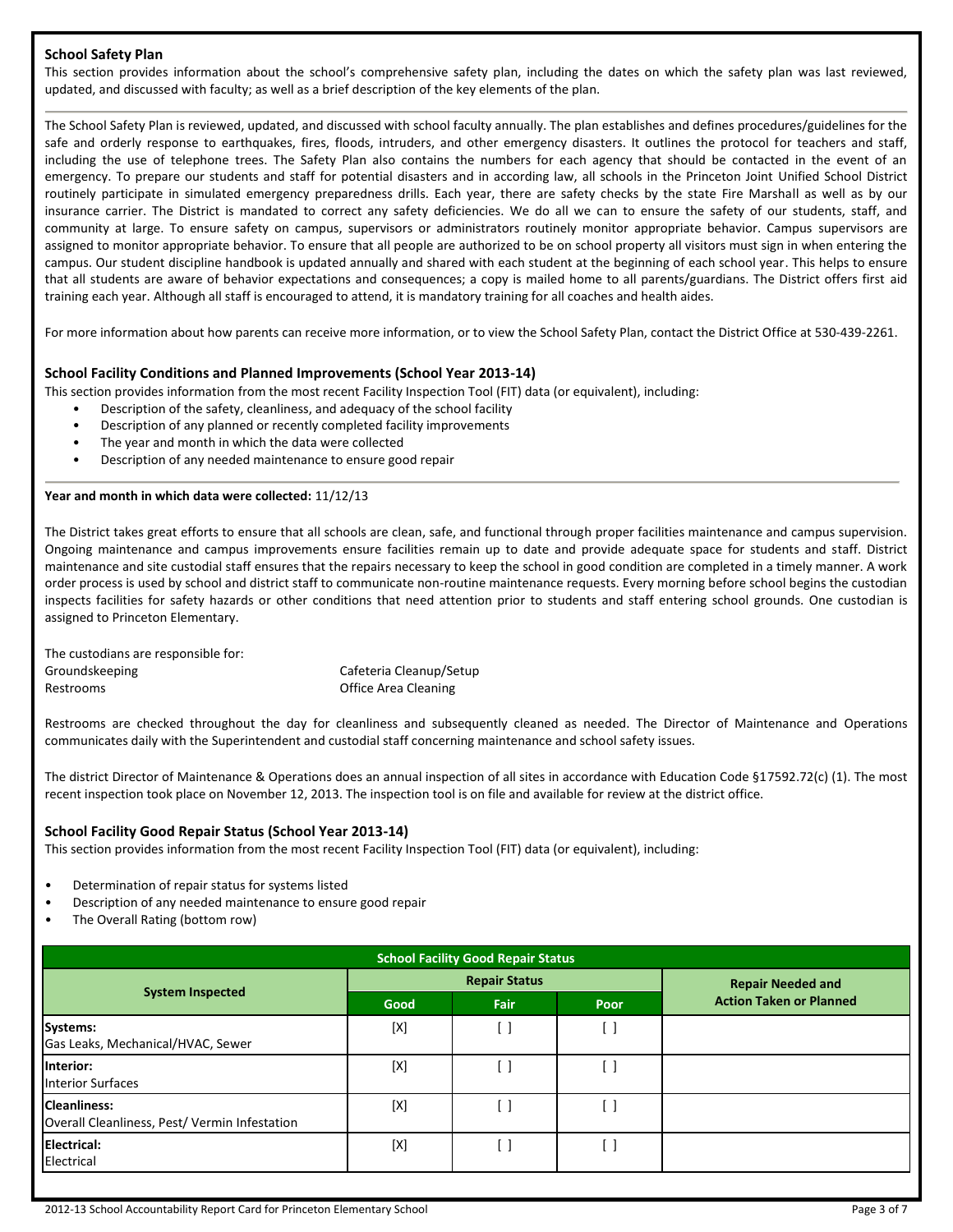|                                                                        |                  | <b>School Facility Good Repair Status</b> |                      |      |                                |
|------------------------------------------------------------------------|------------------|-------------------------------------------|----------------------|------|--------------------------------|
|                                                                        |                  |                                           | <b>Repair Status</b> |      | <b>Repair Needed and</b>       |
| <b>System Inspected</b>                                                | Good             |                                           | Fair                 | Poor | <b>Action Taken or Planned</b> |
| <b>Restrooms/Fountains:</b><br>Restrooms, Sinks/ Fountains             | [X]              |                                           | $[\ ]$               | [ ]  |                                |
| Safety:<br>Fire Safety, Hazardous Materials                            | [X]              |                                           | $\lbrack \ \rbrack$  | [ ]  |                                |
| Structural:<br>Structural Damage, Roofs                                | [X]              | [ ]                                       |                      |      |                                |
| External:<br>Playground/School Grounds, Windows/<br>Doors/Gates/Fences | [X]              |                                           | [ ]                  |      |                                |
| <b>Overall Rating</b>                                                  | <b>Exemplary</b> | Good                                      | <b>Fair</b>          | Poor |                                |
|                                                                        |                  | [X]                                       |                      |      |                                |

| <b>Teacher Credentials</b>           |           |           |           |  |
|--------------------------------------|-----------|-----------|-----------|--|
| <b>School</b>                        | $10 - 11$ | $11 - 12$ | $12 - 13$ |  |
| <b>Fully Credentialed</b>            |           |           |           |  |
| <b>Without Full Credential</b>       | n         |           |           |  |
| <b>Teaching Outside Subject Area</b> |           |           |           |  |
| <b>Districtwide</b>                  | $10 - 11$ | $11 - 12$ | $12 - 13$ |  |
| <b>Fully Credentialed</b>            |           |           | 16        |  |
| <b>Without Full Credential</b>       |           |           |           |  |

| <b>Teacher Misassignments and Vacant Teacher Positions at this School</b> |           |           |           |  |  |
|---------------------------------------------------------------------------|-----------|-----------|-----------|--|--|
| School                                                                    | $11 - 12$ | $12 - 13$ | $13 - 14$ |  |  |
| <b>Teachers of English Learners</b>                                       |           | O         |           |  |  |
| <b>Total Teacher Misassignments</b>                                       |           | O         |           |  |  |
| <b>Vacant Teacher Positions</b>                                           |           |           |           |  |  |

"Misassignments" refers to the number of positions filled by teachers who lack legal authorization to teach that grade level, subject area, student group, etc.

#### **Professional Development**

This section provides information on the number of days provided for professional development and continuous professional growth in the most recent three year period.

Training and curriculum development activities at Princeton Elementary have focused on the California State Content Standards and Frameworks; they are now shifting to a focus on Common Core Standards and Next Generation Science Standards. Professional development activities support adoption of new curriculum, language arts and math curricula, and alignment of curriculum to content standards. Decisions concerning selection of staff development activities are performed by the principal using tools such as teacher input, state assessment results and data analysis to determine the areas in which additional teacher training may enhance classroom instruction and increase student achievement levels. Princeton Elementary continues to offer three (3) paid in-service days annually for staff development. These days are focused on the improvement of student achievement and the development of safe schools. The district also offers ongoing support to new teachers through BTSA (Beginning Teacher Assessment and Support), and all teachers are highly encouraged to attend professional workshops and conferences to hone their skills. The district also devotes up to six (6) minimum days that are for collaboration purposes and/or staff development. Classified support staff receives job-related training from department supervisors and the Glenn County Office of Education. Classified employees are also encouraged to seek outside staff development opportunities to enhance job proficiency.

#### **Core Academic Classes Taught by Highly Qualified Teachers**

The Federal Elementary and Secondary Education Act (ESEA), also known as No Child Left Behind (NCLB), requires that core academic subjects be taught by Highly Qualified Teachers, defined as having at least a bachelor's degree, an appropriate California teaching credential, and demonstrated core academic subject area competence. For more information, see the CDE *Improving Teacher and Principal Quality* webpage at: www.cde.ca.gov/nclb/sr/tq/

| <b>Percent of Classes In Core Academic Subjects</b><br><b>Core Academic Classes Taught by Highly Qualified Teachers</b>                        |       |     |  |  |  |  |
|------------------------------------------------------------------------------------------------------------------------------------------------|-------|-----|--|--|--|--|
| <b>Not Taught by Highly</b><br><b>Taught by Highly</b><br><b>Location of Classes</b><br><b>Qualified Teachers</b><br><b>Qualified Teachers</b> |       |     |  |  |  |  |
| <b>This School</b>                                                                                                                             | 100.0 | 0.0 |  |  |  |  |
| <b>Districtwide</b>                                                                                                                            |       |     |  |  |  |  |
| <b>All Schools</b>                                                                                                                             | 100.0 | 0.0 |  |  |  |  |
| <b>High-Poverty Schools</b>                                                                                                                    | 100.0 | 0.0 |  |  |  |  |
| <b>Low-Poverty Schools</b>                                                                                                                     | 0.0   | 0.0 |  |  |  |  |

High-poverty schools are defined as those schools with student eligibility of approximately 40 percent or more in the free and reduced price meals program. Low-poverty schools are those with student eligibility of approximately 25 percent or less in the free and reduced price meals program.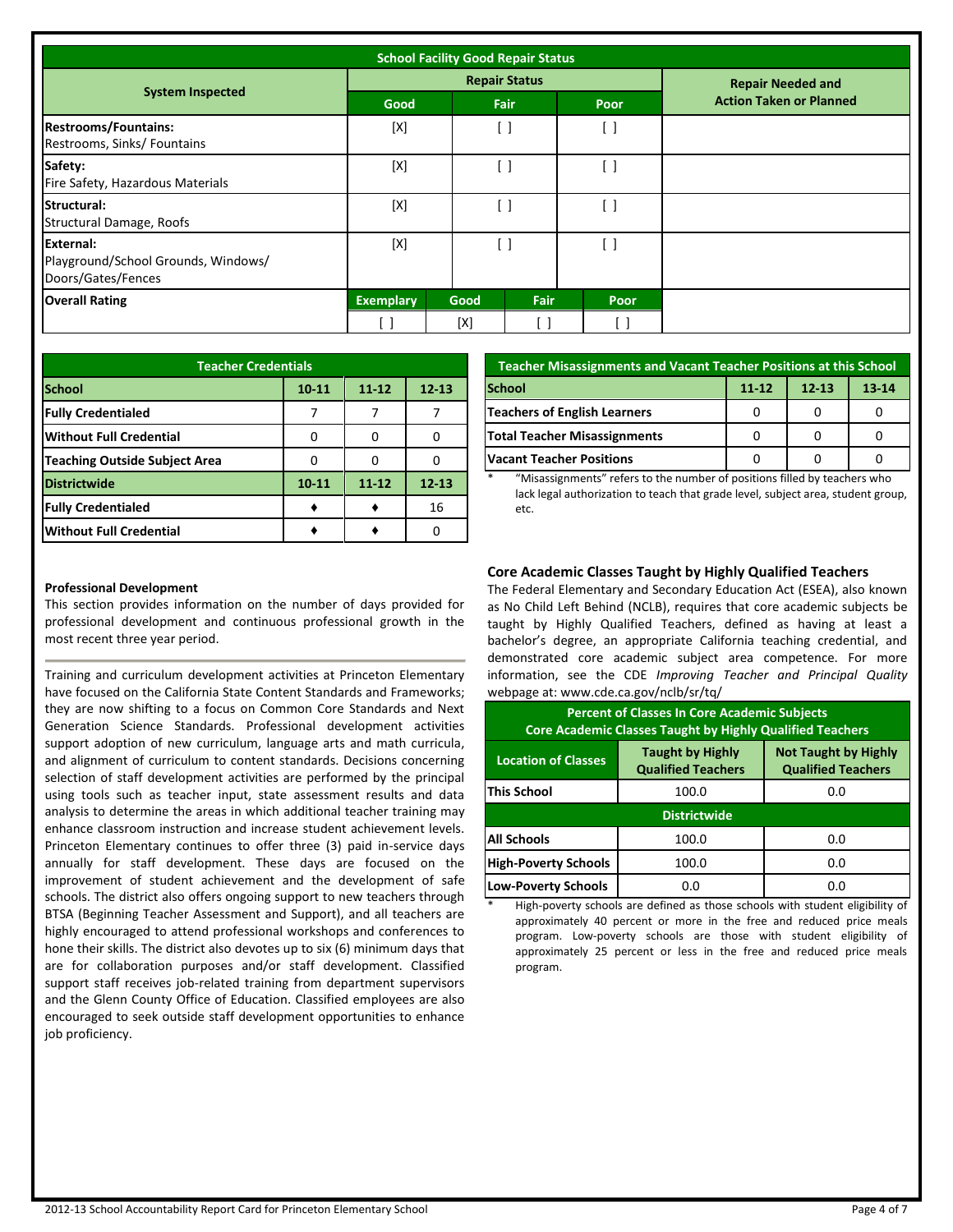| <b>Academic Counselors and Other Support Staff at this School</b> |     |  |  |  |
|-------------------------------------------------------------------|-----|--|--|--|
| <b>Number of Full-Time Equivalent (FTE)</b>                       |     |  |  |  |
| <b>Academic Counselor</b>                                         | .25 |  |  |  |
| Social/Behavioral or Career Development Counselor                 |     |  |  |  |
| Library Media Teacher (Librarian)                                 |     |  |  |  |
| Library Media Services Staff (Paraprofessional)                   | .5  |  |  |  |
| Psychologist                                                      |     |  |  |  |
| <b>Social Worker</b>                                              |     |  |  |  |
| Nurse                                                             |     |  |  |  |
| Speech/Language/Hearing Specialist                                |     |  |  |  |
| <b>Resource Specialist</b>                                        |     |  |  |  |
| Other                                                             |     |  |  |  |
| <b>Average Number of Students per Staff Member</b>                |     |  |  |  |
| <b>Academic Counselor</b>                                         | 336 |  |  |  |

One Full-Time Equivalent (FTE) equals one staff member working full-time; one FTE could also represent two staff members who each work 50 percent of full-time.

#### **Types of Services Funded (Fiscal Year 2012-13)**

This section provides specific information about the types of programs and services available at the school that support and assists students. For example, this narrative may include information about supplemental educational services related to the school's federal Program Improvement (PI) status.

Princeton funds a full time teacher in a pull out program to assist with the education of our English learners. We continue to provide classroom instruction through our Summer School Program and we offer before and after school programs/tutoring. All programs offer these services to all students who are below basic or at risk of retention.

#### **Expenditures Per Pupil and School Site Teacher Salaries (Fiscal Year 2011-12) Level Expenditures Per Pupil Average Teacher Total Restricted Unrestricted Salary School Site- District** \$11423 \$1823 \$9600 \$45129 **-**  $\bullet$   $\bullet$   $\bullet$  \$9600 \$46418 **State-------** ♦ ♦ \$5,537 \$58,606 **Percent Difference: School Site/District** | 0.0 | -2.8 **Percent Difference: School Site/ State** 73.4 -23.0

**Supplemental/Restricted** expenditures come from money whose use is controlled by law or by a donor. Money that is designated for specific purposes by the district or governing board is not considered restricted.

Basic/Unrestricted expenditures are from money whose use, except for general guidelines, is not controlled by law or by a donor.

For detailed information on school expenditures for all districts in California, see the CDE Current Expense of Education & Per-pupil Spending webpage at www.cde.ca.gov/ds/fd/ec/. For information on teacher salaries for all districts in California, see the CDE Certificated Salaries & Benefits webpage at www.cde.ca.gov/ds/fd/cs/. To look up expenditures and salaries for a specific school district, see the Ed-Data Web site at: www.ed-data.org.

| <b>Teacher and Administrative Salaries (Fiscal Year 2011-12)</b> |                                  |                                                                  |  |  |  |  |
|------------------------------------------------------------------|----------------------------------|------------------------------------------------------------------|--|--|--|--|
| Category                                                         | <b>District</b><br><b>Amount</b> | <b>State Average for</b><br><b>Districts In Same</b><br>Category |  |  |  |  |
| <b>Beginning Teacher Salary</b>                                  |                                  | \$38,390                                                         |  |  |  |  |
| <b>Mid-Range Teacher Salary</b>                                  |                                  | \$55,793                                                         |  |  |  |  |
| <b>Highest Teacher Salary</b>                                    |                                  | \$72,306                                                         |  |  |  |  |
| <b>Average Principal Salary (ES)</b>                             |                                  | \$88,846                                                         |  |  |  |  |
| <b>Average Principal Salary (MS)</b>                             |                                  | \$92,801                                                         |  |  |  |  |
| <b>Average Principal Salary (HS)</b>                             |                                  | \$95,916                                                         |  |  |  |  |
| <b>Superintendent Salary</b>                                     |                                  | \$116,026                                                        |  |  |  |  |
| <b>Percent of District Budget</b>                                |                                  |                                                                  |  |  |  |  |
| <b>Teacher Salaries</b>                                          | 34.0%                            | 34.0%                                                            |  |  |  |  |
| <b>Administrative Salaries</b>                                   | 8.9%                             | 6.6%                                                             |  |  |  |  |

For detailed information on salaries, see the CDE Certificated Salaries & Benefits webpage at www.cde.ca.gov/ds/fd/cs/.

#### **Quality, Currency, Availability of Textbooks and Instructional Materials (School Year 2013-14)**

This section describes whether the textbooks and instructional materials used at the school are from the most recent adoption; whether there are sufficient textbooks and instruction materials for each student; and information about the school's use of any supplemental curriculum or non-adopted textbooks or instructional materials.

**Year and month in which data were collected:** April 22, 2010

The textbooks listed are from most recent adoption: Yes

Percent of students lacking their own assigned textbook: 0%

| <b>Textbooks and Instructional Materials</b> |                                                               |  |  |  |  |  |
|----------------------------------------------|---------------------------------------------------------------|--|--|--|--|--|
| <b>Core Curriculum Area</b>                  | <b>Textbooks and Instructional Materials/Year of Adoption</b> |  |  |  |  |  |
| <b>Reading/Language Arts</b>                 | California Treasures K-8                                      |  |  |  |  |  |
| <b>Mathematics</b>                           | Harcourt Math K-6<br>Pre-Algebra 6th - 8th                    |  |  |  |  |  |
| <b>Science</b>                               | <b>Holt Science</b>                                           |  |  |  |  |  |
| <b>History-Social Science</b>                | California Reflections K-6                                    |  |  |  |  |  |
| <b>Health</b>                                | Wonders                                                       |  |  |  |  |  |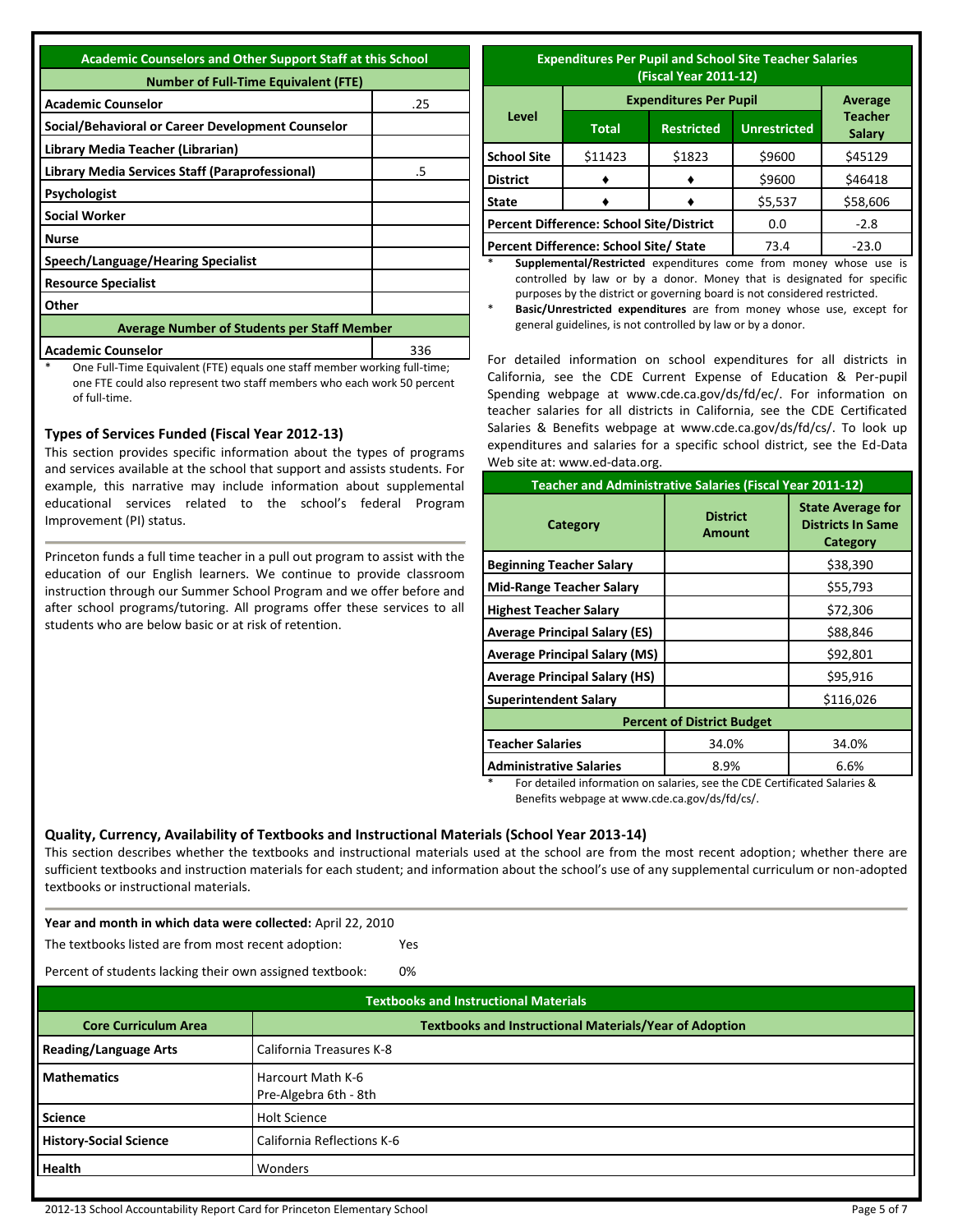Note: Scores are not shown when the number of students tested is ten or less, either because the number of students in this category is too small for statistical accuracy or to protect student privacy.

The Standardized Testing and Reporting (STAR) Program consists of several key components, including:

- **California Standards Tests (CSTs)**, which include Englishlanguage arts (ELA) and mathematics (Math) in grades two through eleven; science in grades five, eight, and nine through eleven; and history-social science (H-SS) in grades eight, and nine through eleven.
- **California Modified Assessment (CMA)**, an alternate assessment that is based on modified achievement standards in ELA for grades three through eleven; mathematics for grades three through seven, Algebra I, and Geometry; and science in grades five and eight, and Life Science in grade ten. The CMA is designed to assess those students whose disabilities preclude them from achieving grade-level proficiency on an assessment of the California content standards with or without accommodations.
- **California Alternate Performance Assessment (CAPA)**, includes ELA and mathematics in grades two through eleven, and science for grades five, eight, and ten. The CAPA is given to those students with significant cognitive disabilities whose disabilities prevent them from taking either the CSTs with accommodations or modifications or the CMA with accommodations.

The assessments under the STAR Program show how well students are doing in relation to the state content standards. On each of these assessments, student scores are reported as performance levels.

For detailed information regarding the STAR Program results for each grade and performance level, including the Percent of Students not tested, see the CDE STAR Results Web site at star.cde.ca.gov.

| <b>STAR Results for All Students - Three-Year Comparison</b> |                                                              |           |           |                 |           |           |              |           |           |
|--------------------------------------------------------------|--------------------------------------------------------------|-----------|-----------|-----------------|-----------|-----------|--------------|-----------|-----------|
|                                                              | <b>Percent of Students Scoring at Proficient or Advanced</b> |           |           |                 |           |           |              |           |           |
| Subject                                                      | <b>School</b>                                                |           |           | <b>District</b> |           |           | <b>State</b> |           |           |
|                                                              | $10 - 11$                                                    | $11 - 12$ | $12 - 13$ | $10 - 11$       | $11 - 12$ | $12 - 13$ | $10-11$      | $11 - 12$ | $12 - 13$ |
| <b>ELA</b>                                                   | 51                                                           | 61        | 63        | 43              | 59        | 61        | 54           | 56        | 55        |
| Math                                                         | 60                                                           | 66        | 64        | 37              | 43        | 43        | 49           | 50        | 50        |
| <b>Science</b>                                               | 23                                                           | 67        | 24        | 35              | 62        | 58        | 57           | 60        | 59        |
| H-SS                                                         |                                                              |           |           | 44              | 37        | 49        | 48           | 49        | 49        |

#### **Internet Access**

Internet access is available at public libraries and other locations that are publicly accessible. Access to the Internet at libraries and public locations is generally provided on a first-come, first-served basis. Other use restrictions may include the hours of operation, the length of time that a workstation may be used (depending on availability), the types of software programs available on a workstation, and the ability to print documents.

| <b>2013 STAR Results by Student Group</b>                      |                                                                        |             |                |        |  |  |  |
|----------------------------------------------------------------|------------------------------------------------------------------------|-------------|----------------|--------|--|--|--|
| Group                                                          | <b>Percent of Students Scoring at</b><br><b>Proficient or Advanced</b> |             |                |        |  |  |  |
|                                                                | <b>ELA</b>                                                             | <b>Math</b> | <b>Science</b> | $H-SS$ |  |  |  |
| All Students in the LEA                                        | 61                                                                     | 43          | 60             | 49     |  |  |  |
| All Student at the School                                      | 63                                                                     | 64          | 28             |        |  |  |  |
| Male                                                           | 59                                                                     | 65          | 27             |        |  |  |  |
| Female                                                         | 67                                                                     | 63          |                |        |  |  |  |
| <b>Black or African American</b>                               |                                                                        |             |                |        |  |  |  |
| American Indian or Alaska Native                               |                                                                        |             |                |        |  |  |  |
| Asian                                                          |                                                                        |             |                |        |  |  |  |
| <b>Filipino</b>                                                |                                                                        |             |                |        |  |  |  |
| <b>Hispanic or Latino</b>                                      | 61                                                                     | 61          |                |        |  |  |  |
| <b>Native Hawaiian/Pacific Islander</b>                        |                                                                        |             |                |        |  |  |  |
| White                                                          | 68                                                                     | 73          |                |        |  |  |  |
| <b>Two or More Races</b>                                       |                                                                        |             |                |        |  |  |  |
| <b>Socioeconomically Disadvantaged</b>                         | 57                                                                     | 58          | 14             |        |  |  |  |
| <b>English Learners</b>                                        | 48                                                                     | 48          |                |        |  |  |  |
| <b>Students with Disabilities</b>                              |                                                                        |             |                |        |  |  |  |
| <b>Students Receiving Migrant</b><br><b>Education Services</b> |                                                                        |             |                |        |  |  |  |

#### **California Physical Fitness Test Results**

The California Physical Fitness Test (PFT) is administered to students in grades five, seven, and nine only. This table displays by grade level the Percent of Students meeting the fitness standards for the most recent testing period. For detailed information regarding this test, and comparisons of a school's test results to the district and state, see the CDE PFT webpage at www.cde.ca.gov/ta/tg/pf/.

| Grade | <b>Percent of Students Meeting Fitness Standards</b> |        |        |  |  |
|-------|------------------------------------------------------|--------|--------|--|--|
| Level | 4 of 6                                               | 5 of 6 | 6 of 6 |  |  |
|       | ንበ በ                                                 | 5.0    | 10.0   |  |  |

#### **DataQuest**

DataQuest is an online data tool located on the CDE DataQuest webpage at dq.cde.ca.gov/dataquest/ that contains additional information about this school and comparisons of the school to the district, the county, and the state. Specifically, DataQuest is a dynamic system that provides reports for accountability (e.g., state Academic Performance Index [API], federal Adequate Yearly Progress [AYP]), test data, enrollment, high school graduates, dropouts, course enrollments, staffing, and data regarding English learners.